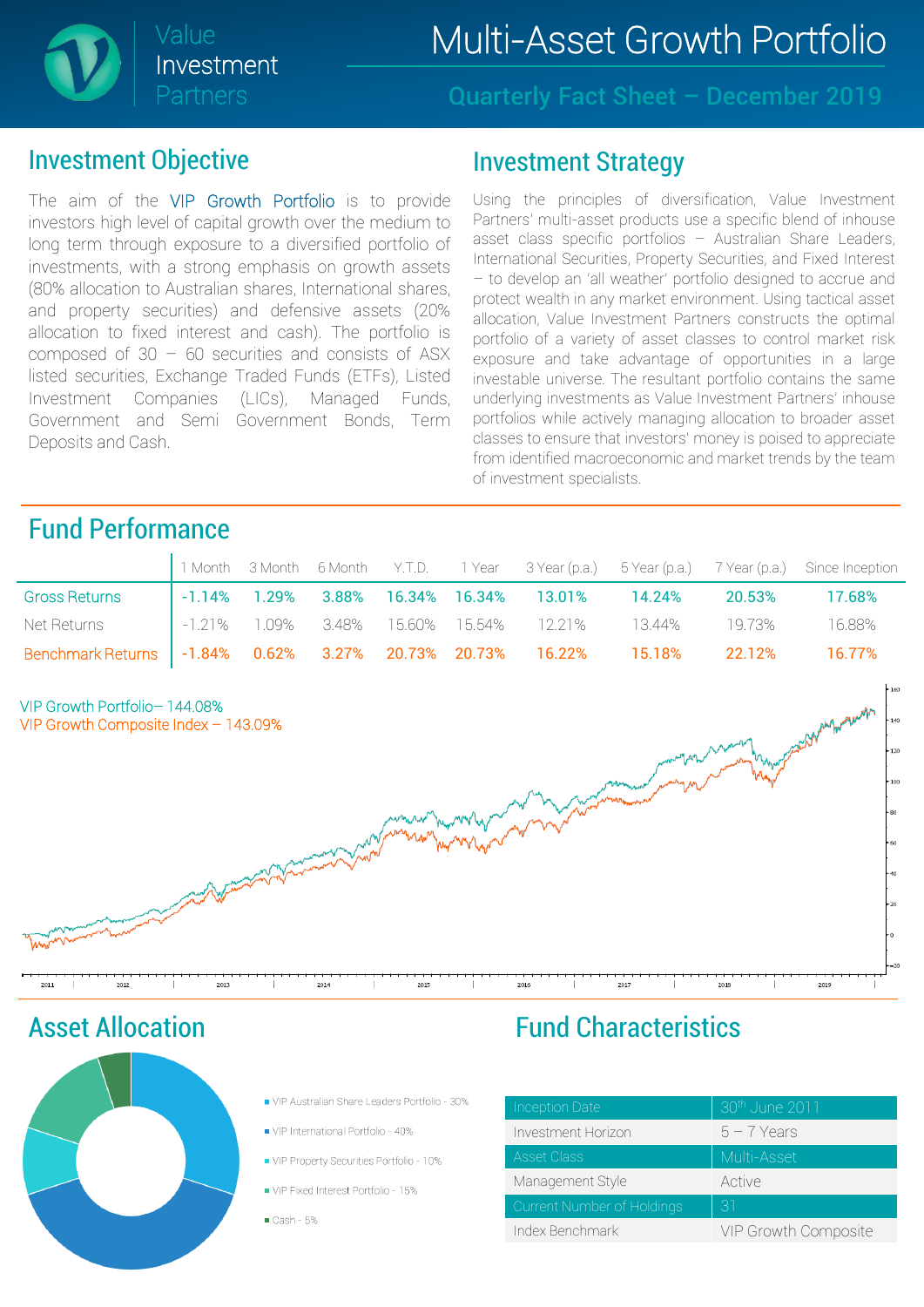

Quarterly Fact Sheet – December 2019

#### Market Commentary

The final quarter of 2019 saw the macroeconomic effects of significant international events filter through to the Australian market, with the UK taking further steps towards Brexit in electing Boris Johnson into office, and the United States canceling the December round of tariffs as a result of coming to a phase one deal with China. Despite these international tailwinds, the Australian market gave a negative return for the fourth quarter as a result of the Australian economy continuing its slowing of growth, with GDP growing at a pace of 1.7%. As has been the tale for the last 3 years, the Australian community is still reluctant to increase its spending habits despite tax concessions and has found itself in a state of saving, with the household saving rate rising to 4.8%. Regardless, the VIP allocation to Australian equities worked its way into positive territory for the quarter as a result of ensuring we are well stocked in defensive securities, with the VIP portfolio returning 0.82% against the ASX/S&P 200's -0.13%. Moving forward into 2020, the VIP Investment Team is wary not to expect a bull run as strong as the one experienced in 2019, and as a result understands the need for truly active management of the asset class in the late-cycle environment we are currently in.

Australia's property market continued its rally through the fourth quarter of 2019, earning its fifth consecutive monthly rise in December and marking the first time that national dwelling values have logged positive annual growth since April 2018. As noted by NAB's December Housing Market Update, 'since finding its trough in June earlier this year, the national dwelling value index has recovered by 4.7%.' This rise has been driven by another rate cut in October by the RBA to 0.75%, accumulating to an overall 0.75% reduction in the cash rate for 2019. Furthermore, the housing market recovery has been assisted by a loosening of loan serviceability policy from APRA as well as certainty on taxation reform after the Liberal government secured the federal election. Given the currently strong selling conditions, it is expected that listings will lift in the first quarter of 2020 and provide market observers with a sample of how deep the buying market really is, as well as relieve some pressure on the urgency that is contributing to higher prices. Going forward, the question for the property market is whether or not this rate of recovery is sustainable given that both wages and household income growth are lackluster, and housing affordability it already stretched.

The international markets finished the year with a flourish in 2019, with the S&P 500 earning 4.65% for the final quarter of the year and the NASDAQ 7.95%. In Europe, the FTSE 100 and DAX returned 5.92% and 5.35% respectively. For China, the Shanghai Composite rounded out the year with 3.40% for the final quarter. Much of this was predominantly driven by the US forgoing an additional round of tariffs that were due to be imposed on China on the 15th of December and instead coming to an agreement for a phase one trade deal. Furthermore, the Brexit debacle has made steps towards resolving with the election of Boris Johnson into government with his Conservative Party winning a 365 majority of the 650 seats in the House of Commons. Since his election in mid-December, Johnson has passed his Brexit deal through the House of Commons with a 330 for to 231 against majority. His deal was essentially the same as Theresa May's barring the fact that a de facto customs border replaces her Northern Irish backstop mechanism, a dealbreaker that caused the UK parliament to be at standstill for the last 3 years. Looking forward, while the trade war has made progress, it is far from being over and given that it was a major source of volatility over the course of 2019, the risk of adversely affecting markets exists as long as the trade war exists.

The final quarter's positive news coming out of the US, China, and the UK caused both the equity markets to rise and credit spreads to tighten, which has been the overall trend for 2019. The tight credit spreads indicate either a high level of comfort in taking on the additional risk or simply market complacency. Weakness persisted in the government bond markets with the sell off at the end of 2019 seeing US rates increase by over 0.50% for the fourth quarter. The RBA cut rates again in October marking the third time in 2019 the RBA has loosened its policy, and the RBA's Governor Lowe has indicated a preference towards a Quantitative Easing program going ahead. He has inferred that if a program of Quantitative Easing were to take place, this would be achieved through buying risk-free assets of government bonds in the secondary market. Moving into 2020, our fund managers in the fixed income space have expressed their caution in a market that is yielding significantly less than it did a year ago.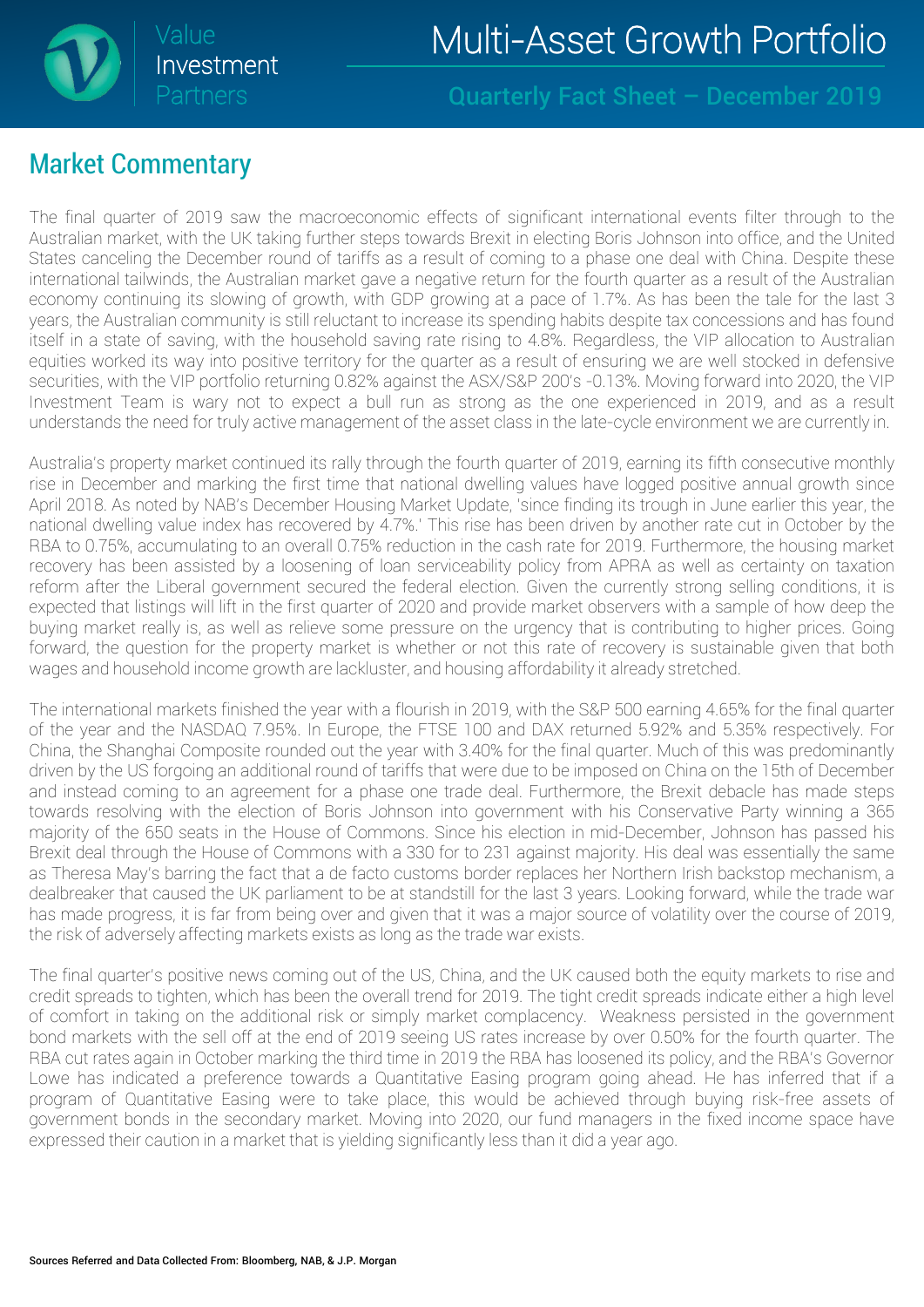

## Value Multi-Asset Growth Portfolio

Quarterly Fact Sheet – December 2019

#### 3 Month Asset Class Performance Current Sector Allocation



1.84%

4.33%

 $3.44%$ 

447%

5.03%

2.50%

3.05%

3.57%

7.09%

0.23%

7.15%

5.99%

11.90%

10.60%

11.81%

10.74%



- Cash-12.06%
- Communication Services 1.60%
- Consumer Discretionary 3.77%
- Consumer Staples 6.51%
- Energy 1.24%
- Financials 13.70%
- Eixed Income & Debt 15.00%
- Healthcare 6.37%
- Industrials 6.47%
- Information Technology 11.63%
- Materials 7.59%
- Real Estate 12.66%
- Utilities 1.40%

#### 3 Month Holdings Performance 5 Year Risk/Return Profile





Source: Bloomberg

#### Upside & Downside Capture Ratio

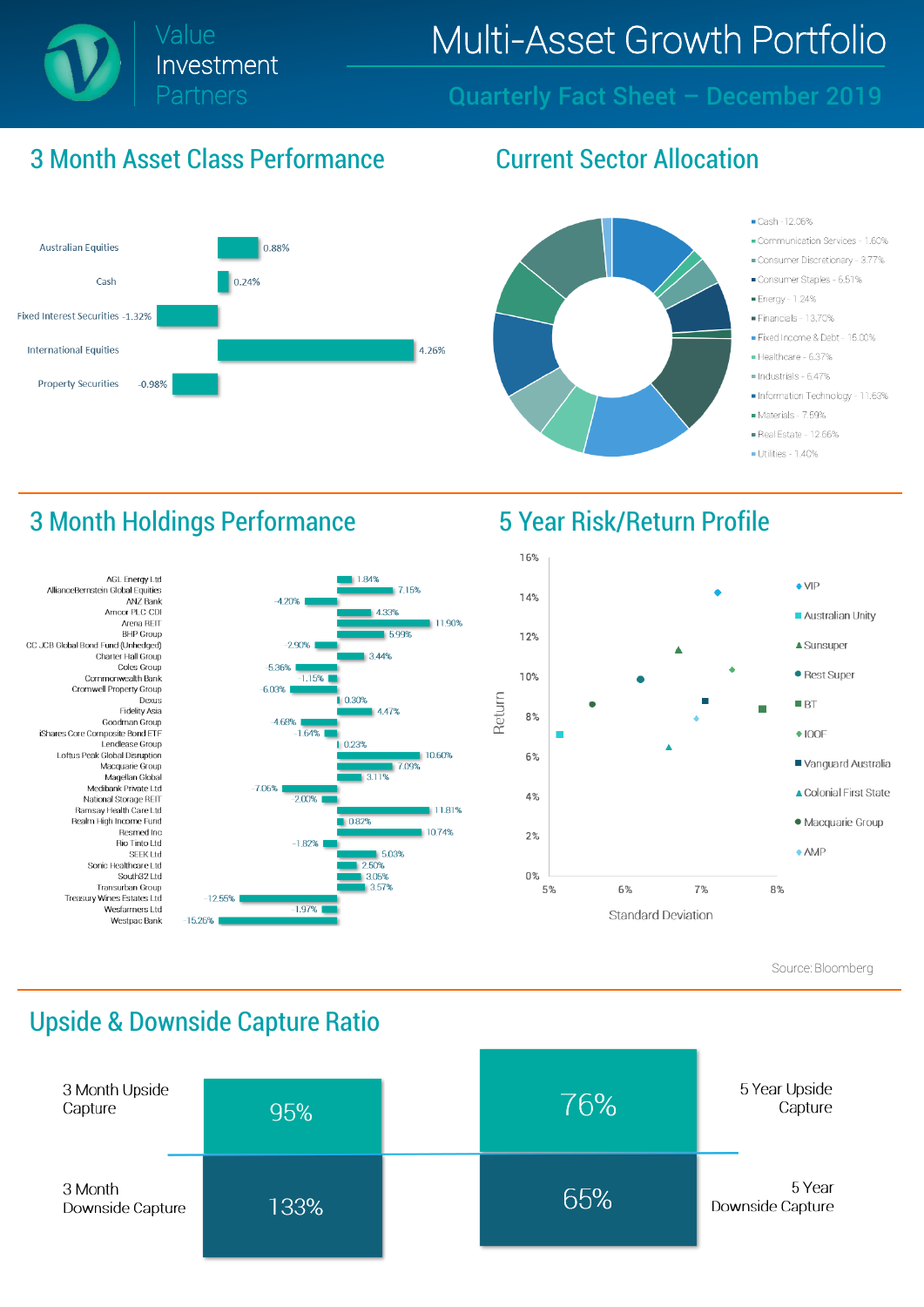Value Investment Partners

Multi-Asset Growth Portfolio

Quarterly Fact Sheet – December 2019

#### Australian Share Leaders Portfolio Performance



#### 3 Month Holdings Performance **5 Year Risk/Return Profile**





#### Upside & Downside Capture Ratio Fund Characteristics



| <b>Inception Date</b>               | 30th June 2011             |
|-------------------------------------|----------------------------|
| Investment Horizon                  | $5 - 7$ Years              |
| <b>Asset Class</b>                  | <b>Australian Equities</b> |
| Management Style                    | Active                     |
| Current Number of Holdings          | 19                         |
| Average Market Capitalisation       | \$43.93 Billion            |
| Index Benchmark                     | <b>ASX/S&amp;P 200</b>     |
| Index Average Market Capitalisation | \$11.02 Billion            |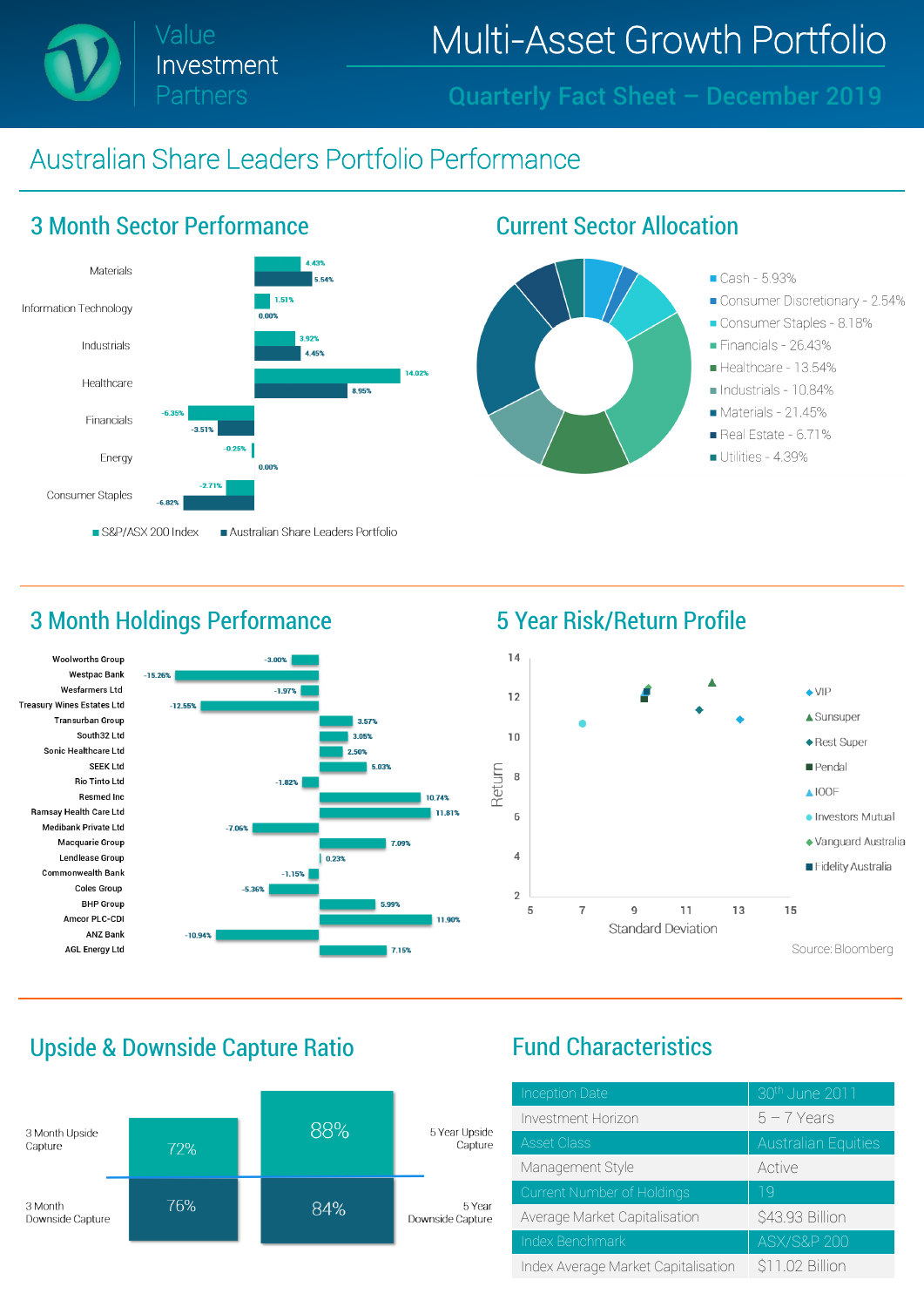# Value **Multi-Asset Growth Portfolio**

Quarterly Fact Sheet – December 2019

### International Securities Portfolio Performance

Investment

Partners





Source: Bloomberg

### Upside & Downside Capture Ratio Fund Characteristics



| <b>Inception Date</b>               | 30th June 2011                 |
|-------------------------------------|--------------------------------|
| Investment Horizon                  | $5 - 7$ Years                  |
| <b>Asset Class</b>                  | International Equities         |
| Management Style                    | Active Long Only               |
| Current Number of Holdings          | 4                              |
| Index Benchmark                     | <b>MSCI World Ex Australia</b> |
| Index Average Market Capitalisation | \$25.50 Billion (USD)          |

### Current Sector Allocation 5 Year Risk/Return Profile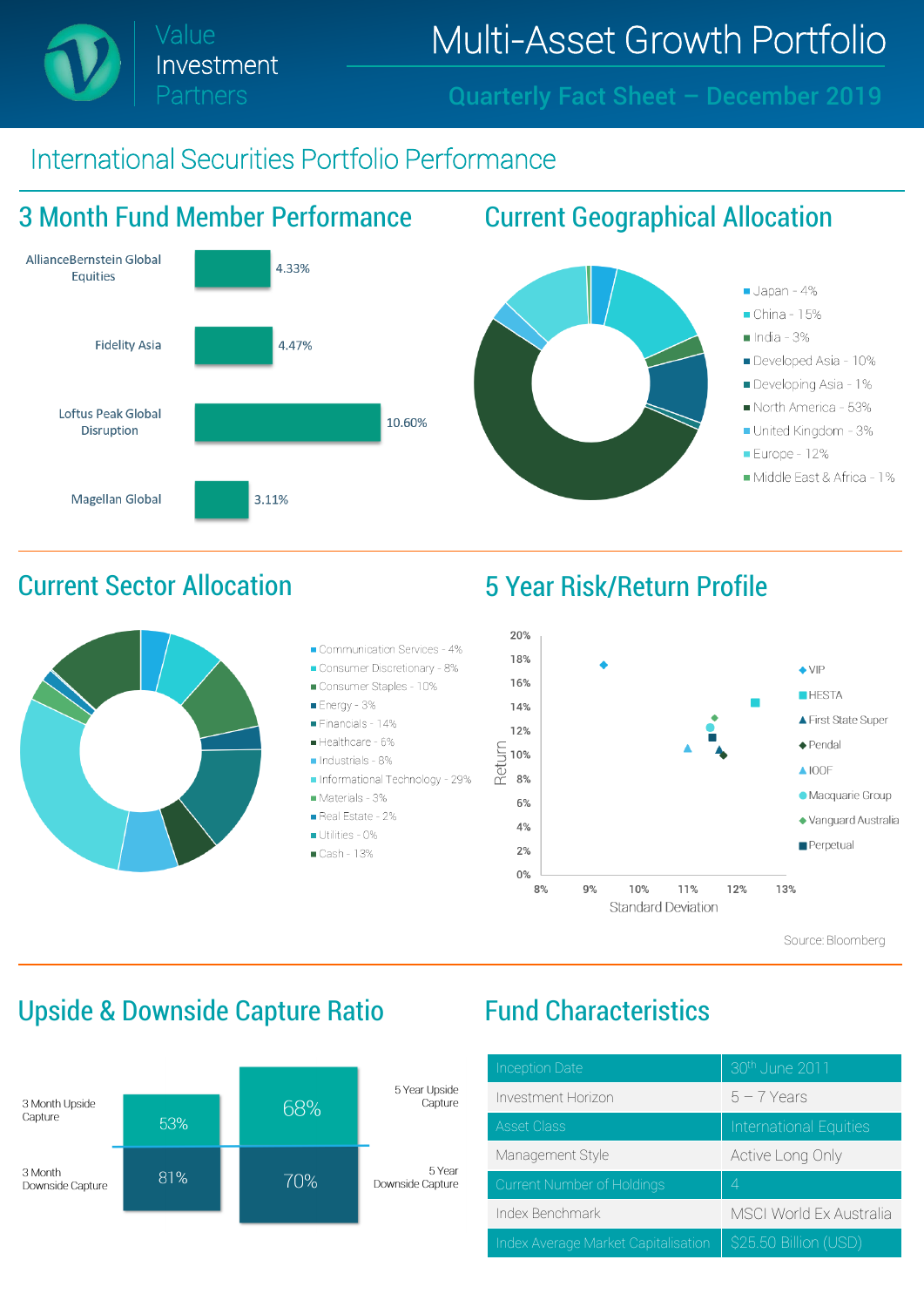Investment Partners

## Value **Multi-Asset Growth Portfolio**

Quarterly Fact Sheet – December 2019

### Property Securities Portfolio Performance



### Current Geographical Allocation 5 Year Risk/Return Profile





Source: Bloomberg

## Upside & Downside Capture Ratio Fund Characteristics



| <b>Inception Date</b>               | 30th June 2011     |
|-------------------------------------|--------------------|
|                                     |                    |
| Investment Horizon                  | $5 - 7$ Years      |
| <b>Asset Class</b>                  | A-REIT             |
| Management Style                    | Active             |
| Current Number of Holdings          | 6                  |
| Average Market Capitalisation       | \$8.05 Billion     |
| Index Benchmark                     | ASX/S&P 200 A-REIT |
| Index Average Market Capitalisation | \$8.51 Billion     |